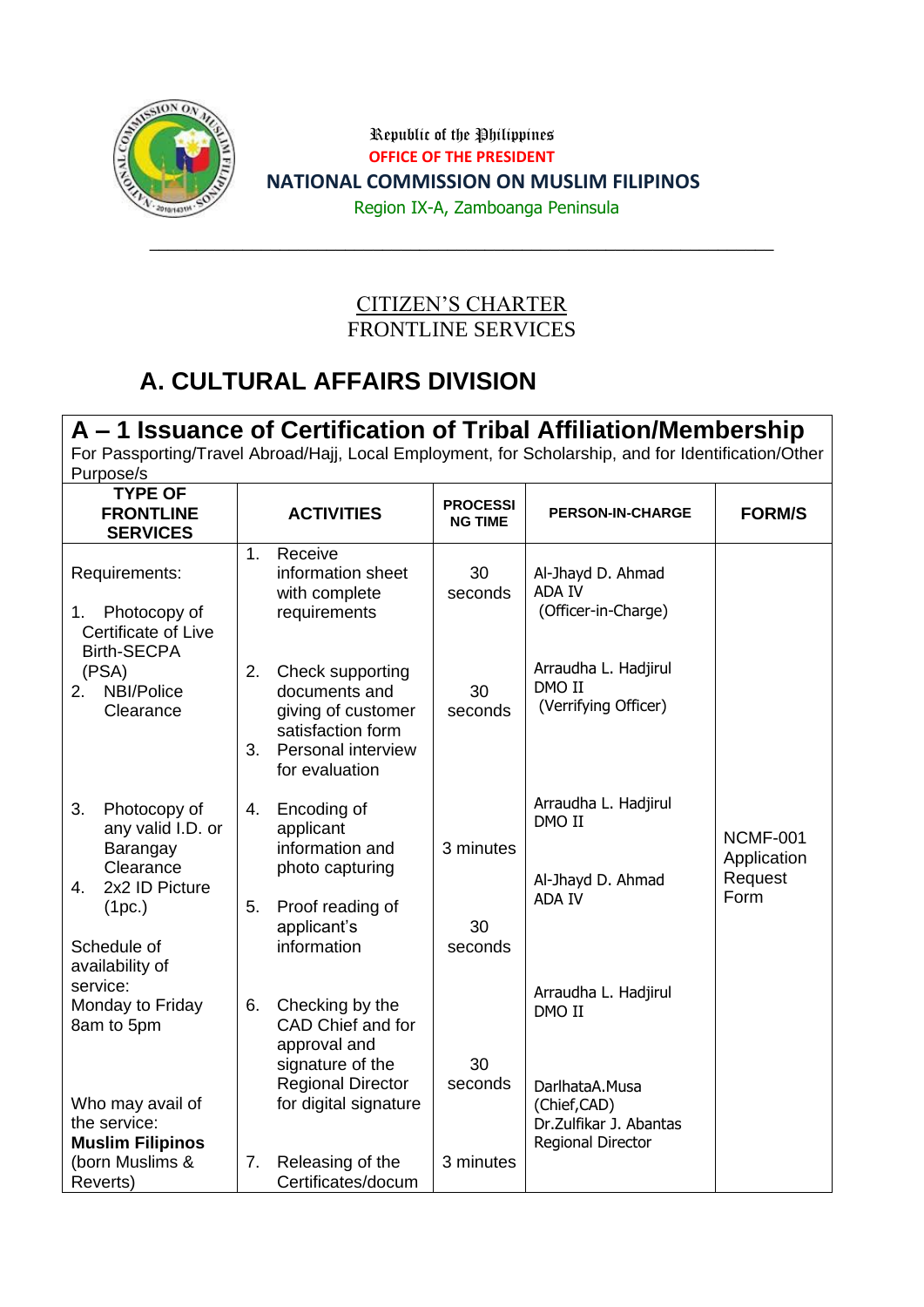| ents and retrieving<br>of the customer<br>satisfaction rating<br>form | 30<br>seconds             | Al-Jhayd D. Ahmad<br><b>ADA IV</b> |  |
|-----------------------------------------------------------------------|---------------------------|------------------------------------|--|
|                                                                       | <b>END OF TRANSACTION</b> |                                    |  |

### **A-2 Conduct of Annual Regional Qur-an Reading Competition**

Who may avail: Winners of Provincial /City level Qur'an Reading Competition Time: Conducted during 1<sup>st</sup> quarter of the year

| <b>REQUIREMENTS</b>                                             |                                                                                         |           |                  |                                |
|-----------------------------------------------------------------|-----------------------------------------------------------------------------------------|-----------|------------------|--------------------------------|
| <b>1.</b> Contestant's Bio<br>data and PSA Live<br><b>Birth</b> | Submission of<br>requirements to<br><b>Regional Cultural</b><br><b>Affairs Division</b> | 5 minutes | RQRC Secretariat | <b>BIO DATA</b><br><b>FORM</b> |

### **A-3 Conduct of Shari'ah Training**

Who may avail of the service: Muslim Filipinos

| <u>VIIIU IIIAY AVAII UI LIIE SEIVICE. IVIUSIIIII I IIIPIIIUS</u> |                                                                                            |                                             |                                   |                                  |  |  |
|------------------------------------------------------------------|--------------------------------------------------------------------------------------------|---------------------------------------------|-----------------------------------|----------------------------------|--|--|
| <b>Service Schedule</b>                                          |                                                                                            | Monday to Friday (8:00 am to 5:00 pm)       |                                   |                                  |  |  |
| <b>TYPE OF</b><br><b>FRONTLINE</b><br><b>SERVICES</b>            | <b>ACTIVITIES</b>                                                                          | <b>PROCESSING</b><br><b>TIME</b>            | <b>PERSON IN</b><br><b>CHARGE</b> | <b>FORM/S</b>                    |  |  |
| Requirements:                                                    |                                                                                            |                                             |                                   |                                  |  |  |
| 1. Letter of Intent                                              | 1. Submission of<br>Letter of Intent with<br>an attached<br>Transcript of<br>Records (TOR) | 5 minutes                                   | <b>STS Secretariat</b>            | <b>BMCA – STED</b><br>FORM NO. 3 |  |  |
| 2. Transcript of<br>Records (TOR)                                | 2. Evaluation of the<br>submitted<br>documents                                             | 10 minutes                                  | <b>STS Secretariat</b>            |                                  |  |  |
|                                                                  | 3. Submission of<br>documents to<br><b>BMCA</b> for<br>evaluation                          | On or before<br>deadline set by<br>the BMCA | <b>STS Chairman</b>               |                                  |  |  |
|                                                                  | 4. Training proper                                                                         | 45 days                                     | <b>STS Secretariat</b>            |                                  |  |  |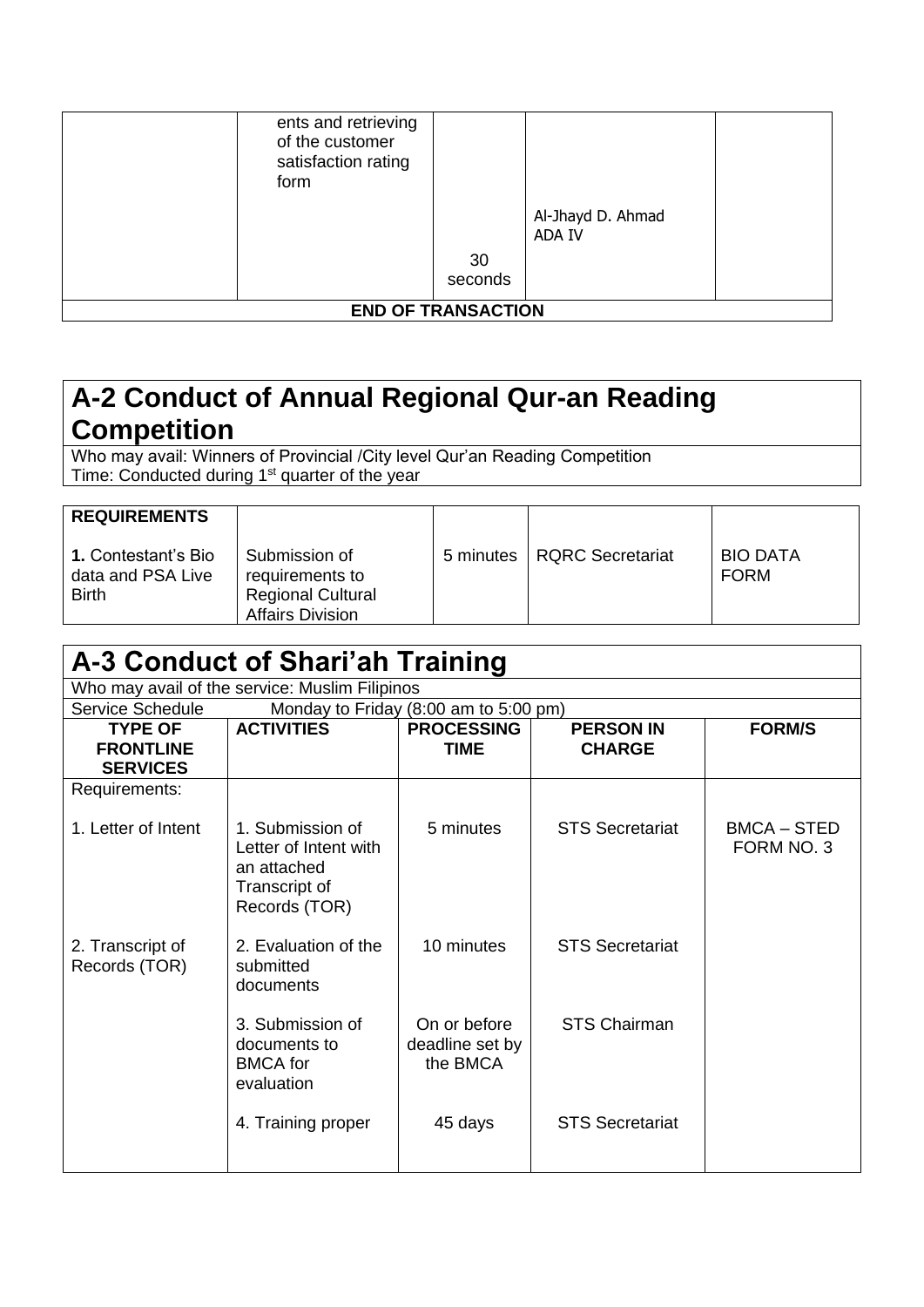| A-4 Conduct of Shari'ah Pre-Bar Review Classes                                           |                                                                                                      |           |                        |                                                       |  |  |  |
|------------------------------------------------------------------------------------------|------------------------------------------------------------------------------------------------------|-----------|------------------------|-------------------------------------------------------|--|--|--|
| Who may avail of the service: Muslim Filipinos (who undergone Shari'ah Training Seminar) |                                                                                                      |           |                        |                                                       |  |  |  |
| Service schedule:                                                                        | Monday to Friday (8:00 am to 5:00 pm)                                                                |           |                        |                                                       |  |  |  |
| <b>TYPE OF FRONTLINE</b><br><b>SERVICES</b>                                              | <b>PROCESSING</b><br><b>PERSON</b><br><b>ACTIVITIES</b><br><b>FORM/S</b><br><b>IN-CHARGE</b><br>TIME |           |                        |                                                       |  |  |  |
| Requirements:<br>Certificate of Training<br>$1_{-}$                                      | Registration<br>1.                                                                                   | 5 minutes | <b>STS Secretariat</b> | $BMCA -$<br><b>STED</b><br><b>FORM</b><br><b>NO.3</b> |  |  |  |
|                                                                                          | 2. Conduct of review<br>class                                                                        | 14 days   | <b>STS Secretariat</b> |                                                       |  |  |  |

### **A-5 Issuance of Certificate of Recognition for Traditional Madrasa, Cultural Centers and Muslim Organization**

Who may avail of the Service: Muslim Filipinos owning or administering a Madrasah, Cultural Center and Muslim Organization

| <b>TYPE OF</b><br><b>FRONTLINE</b><br><b>SERVICES</b>              | <b>ACTIVITIES</b>                                                                                       | <b>PROCESSING</b><br><b>TIME</b> | <b>PERSON IN CHARGE</b>                             | <b>FORM/S</b> |
|--------------------------------------------------------------------|---------------------------------------------------------------------------------------------------------|----------------------------------|-----------------------------------------------------|---------------|
| Requirements:                                                      |                                                                                                         |                                  |                                                     |               |
| 1. Letter of Request<br>form the Madrasah,<br>Cultural Center, and | Fill-up<br>Recognition<br><b>Application Form</b>                                                       | 5 minutes                        | Al-jhayd D. Ahmad<br>ADA-IV                         |               |
| <b>Muslim Organization</b>                                         |                                                                                                         | 10 minutes                       | Arraudha L. Hadjirul DMO II<br>(Verifying Officer)  |               |
| 2. SEC Registration                                                | Personal<br>interview for                                                                               |                                  |                                                     |               |
| 3. Mayor's permit or<br><b>Barangay Certificate</b>                | verification of<br>the submitted                                                                        |                                  |                                                     |               |
| 4. Profile and Picture                                             | documents                                                                                               | 5 minutes                        | Darlhata A. Musa<br>(Chief, CAD)                    |               |
| of the Madrasah                                                    | Checking by the<br>CAD chief and                                                                        | 5 minutes                        | Dr. Zulfikar J. Abantas<br><b>Regional Director</b> |               |
|                                                                    | for approval and<br>signature of the                                                                    |                                  |                                                     |               |
|                                                                    | Regional<br><b>Director</b>                                                                             |                                  | Al-jhayd D. Ahmad<br><b>ADA IV</b>                  |               |
|                                                                    |                                                                                                         | 5 minutes                        |                                                     |               |
|                                                                    | Releasing of the<br>Certificates of<br>Recognition and<br>retrieving of the<br>customer<br>satisfaction |                                  |                                                     |               |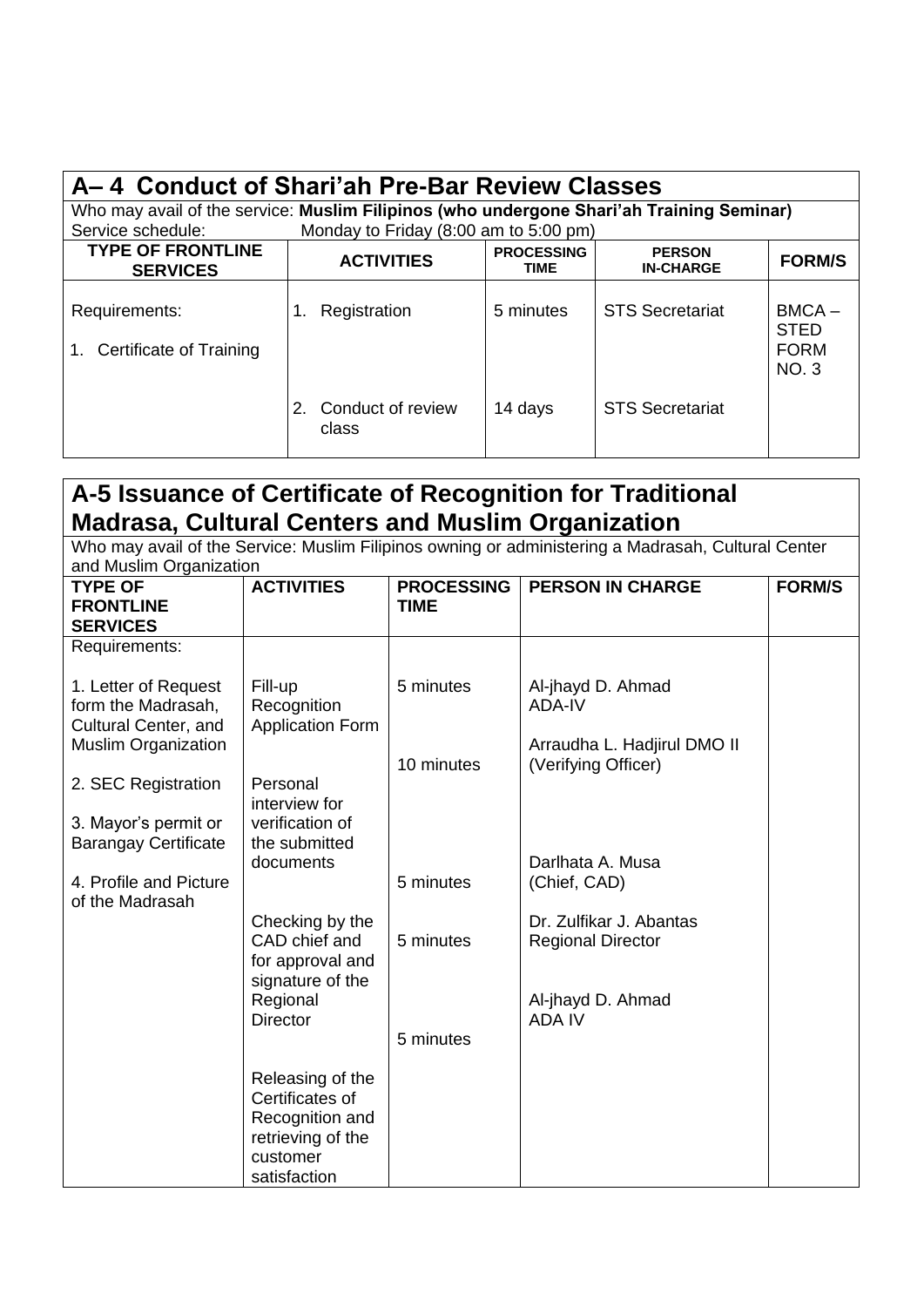survey form

# **B. ADMINISTRATIVE AND FINANCE DIVISION**

#### **B – 1 Request for Certificate of Appearance**

: Government Employees/Private Individual

| . Ouverninent Linployees/Fireate individual |                                                                       |                           |                                   |               |  |  |
|---------------------------------------------|-----------------------------------------------------------------------|---------------------------|-----------------------------------|---------------|--|--|
| <b>STEP/S</b>                               | <b>ACTIVITIES</b>                                                     | <b>PROCESSING</b><br>TIME | <b>PERSON</b><br><b>IN-CHARGE</b> | <b>FORM/S</b> |  |  |
| Submit office ID or any<br>valid ID         | Receive the ID<br>and encode                                          | 15 minutes                |                                   |               |  |  |
|                                             | Sign the<br>Certificate of<br>Appearance                              | 3 minutes                 | Irene-Shara Mustafa               |               |  |  |
|                                             | Release<br>document to<br>concerned<br>employee/private<br>individual | 2 minutes                 |                                   |               |  |  |
|                                             |                                                                       | <b>END OF TRANSACTION</b> |                                   |               |  |  |

| B – 2 Medical and Dental Services Unit                            |                                                                                                                                                      |                                        |                                                                                                                  |                             |  |  |  |  |
|-------------------------------------------------------------------|------------------------------------------------------------------------------------------------------------------------------------------------------|----------------------------------------|------------------------------------------------------------------------------------------------------------------|-----------------------------|--|--|--|--|
|                                                                   | Who may avail of the service: NCMF Employees                                                                                                         |                                        |                                                                                                                  |                             |  |  |  |  |
| Service schedule:                                                 | Monday to Friday (8:00 am to 5:00 pm)                                                                                                                |                                        |                                                                                                                  |                             |  |  |  |  |
| <b>TYPE OF</b><br><b>FRONTLINE</b><br><b>SERVICES</b>             | <b>ACTIVITIES</b>                                                                                                                                    | <b>PROCESSING</b><br><b>TIME</b>       | <b>PERSON</b><br><b>IN-CHARGE</b>                                                                                | <b>FORM/S</b>               |  |  |  |  |
| Requirements:<br>1 valid ID<br>1.<br>2.<br>Personal<br>Appearance | Interview and<br>$1_{-}$<br>assessment of<br>illness<br><b>Medical and Dental</b><br>2.<br>Consultation<br>Referrals to<br>3.<br>government facility | 10 minutes<br>20 minutes<br>20 minutes | Dr. Mayrada Wata/<br>Fatima Shaima<br>Danial, RN<br>Dr. Mayrada Wata/<br>Dr. Norlida Jikiri/<br>Dr. Mayrada Wata | Index<br>card of<br>patient |  |  |  |  |
|                                                                   | Recording in the<br>4.<br>Registry book                                                                                                              | As the need<br>arises<br>3 minutes     | Dr. Mayrada Wata<br>/Dr. Norlida Jikiri/<br>Shaima Danial, RN                                                    |                             |  |  |  |  |
|                                                                   | <b>END OF TRANSACTION</b>                                                                                                                            |                                        |                                                                                                                  |                             |  |  |  |  |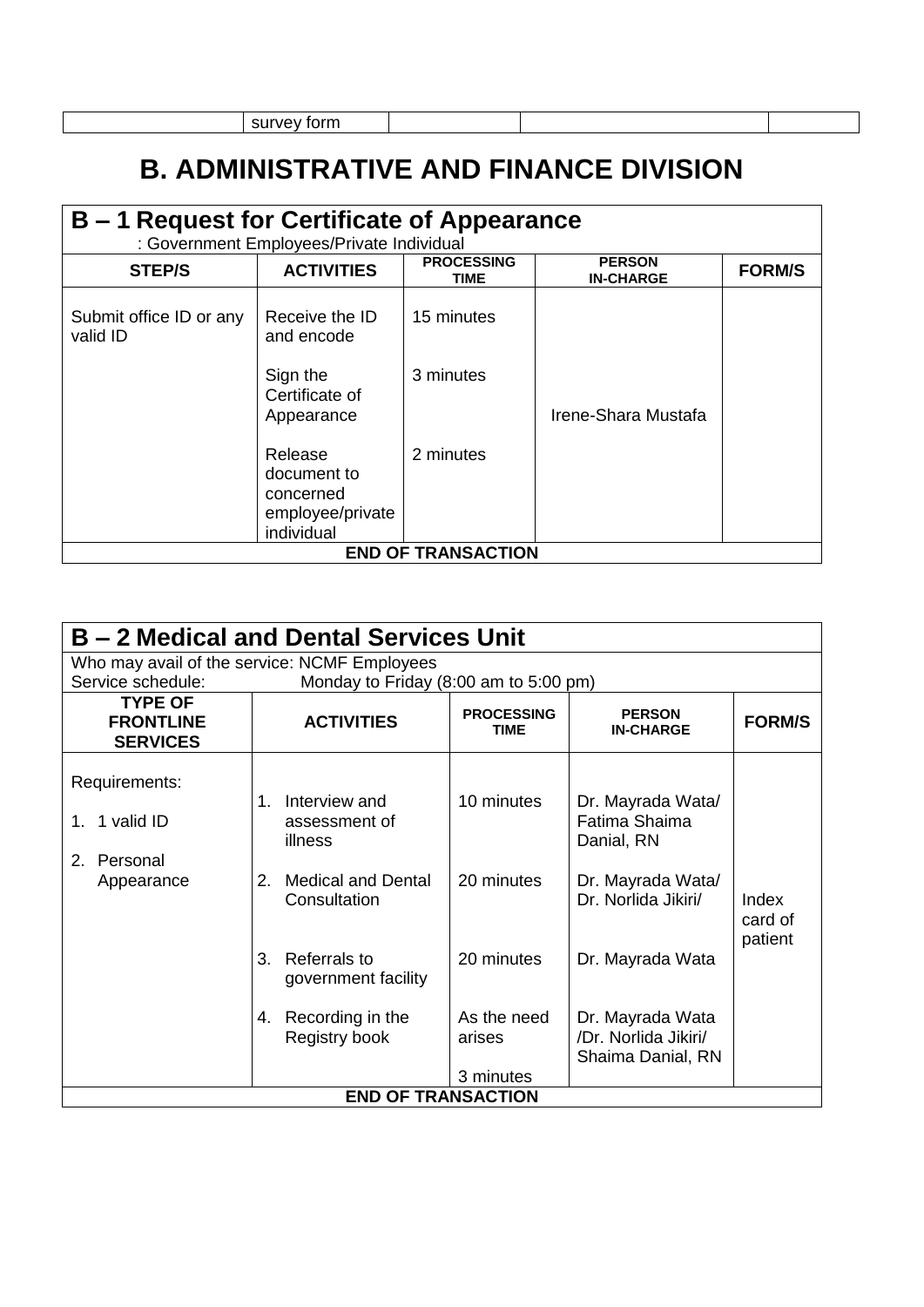### **C. OFFICE OF THE REGIONAL DIRECTOR**

| <b>Application and Registration of Intending Hajj Program</b><br>$C - 1$           |                                                                                                 |                                          |                                      |                                            |  |  |  |  |
|------------------------------------------------------------------------------------|-------------------------------------------------------------------------------------------------|------------------------------------------|--------------------------------------|--------------------------------------------|--|--|--|--|
| Service schedule:                                                                  | Who may avail of the service: Muslim Filipinos<br>Monday to Friday (8:00 am to 5:00 pm)         |                                          |                                      |                                            |  |  |  |  |
| <b>TYPE OF</b><br><b>FRONTLINE</b><br><b>SERVICES</b>                              | <b>ACTIVITIES</b>                                                                               | <b>PROCESSING</b><br>TIME                | <b>PERSON</b><br><b>IN-CHARGE</b>    | <b>FORM/S</b>                              |  |  |  |  |
| Requirements:<br><b>Valid Passport</b><br>1.<br>For those who do<br>2.             | 1. Receive and evaluate<br>application form with<br>complete requirements                       | 5 minutes                                | <b>HRPC Member</b>                   | BPE Form 1                                 |  |  |  |  |
| not have passport:<br><b>SECPA</b><br>Certificate of<br>Live Birth<br><b>SECPA</b> | 2. Processing of<br>application form for<br>transmittal to DFA for<br>issuance of passport      | 10 minutes                               | <b>HRPC Member</b>                   | <b>DFA Passport</b><br>Application<br>Form |  |  |  |  |
| Certificate of<br>Marriage (For<br>married<br>applicant)                           | 3. Preparation of Order of<br>Payment (for<br>accredited bank)                                  | 3 minutes                                | <b>Finance Officer</b>               | Order of<br>Payment<br>Form                |  |  |  |  |
| Certificate of<br>Tribal<br>Membership<br>2 Valid ID<br>Personal                   | 4. Forward passport to<br><b>Bureau of Pilgrimage</b><br>and Endowment<br>(NCMF Central Office) | Upon receipt<br>of passports<br>from DFA | <b>HRPC Member</b>                   | <b>BOQ Infor</b><br>Slip                   |  |  |  |  |
| appearance                                                                         | Vaccination of<br>5.<br>intending pilgrims<br>(pneumococcal and flu<br>vaccine)                 | 3 minutes                                | Bureau of<br><b>Quarantine staff</b> | <b>BOQ Yellow</b><br>card                  |  |  |  |  |
|                                                                                    | Issuance of yellow card<br>6.                                                                   | 5 minutes per<br>pilgrims                | Bureau of<br><b>Quarantine staff</b> |                                            |  |  |  |  |
|                                                                                    | <b>END OF TRANSACTION</b>                                                                       |                                          |                                      |                                            |  |  |  |  |

# **D. LEGAL AFFAIRS DIVISION**

| Legal service (preparation of legal document)<br>$D - 1$ |                                                |                                  |                                   |               |
|----------------------------------------------------------|------------------------------------------------|----------------------------------|-----------------------------------|---------------|
|                                                          | Who may avail of the service: Muslim Filipinos |                                  |                                   |               |
| Service schedule:                                        | Monday to Friday (8:00 am to 5:00 pm)          |                                  |                                   |               |
| <b>TYPE OF</b><br><b>FRONTLINE</b><br><b>SERVICES</b>    | <b>ACTIVITIES</b>                              | <b>PROCESSING</b><br><b>TIME</b> | <b>PERSON</b><br><b>IN-CHARGE</b> | <b>FORM/S</b> |
| <b>REQUEST FOR</b>                                       |                                                |                                  |                                   |               |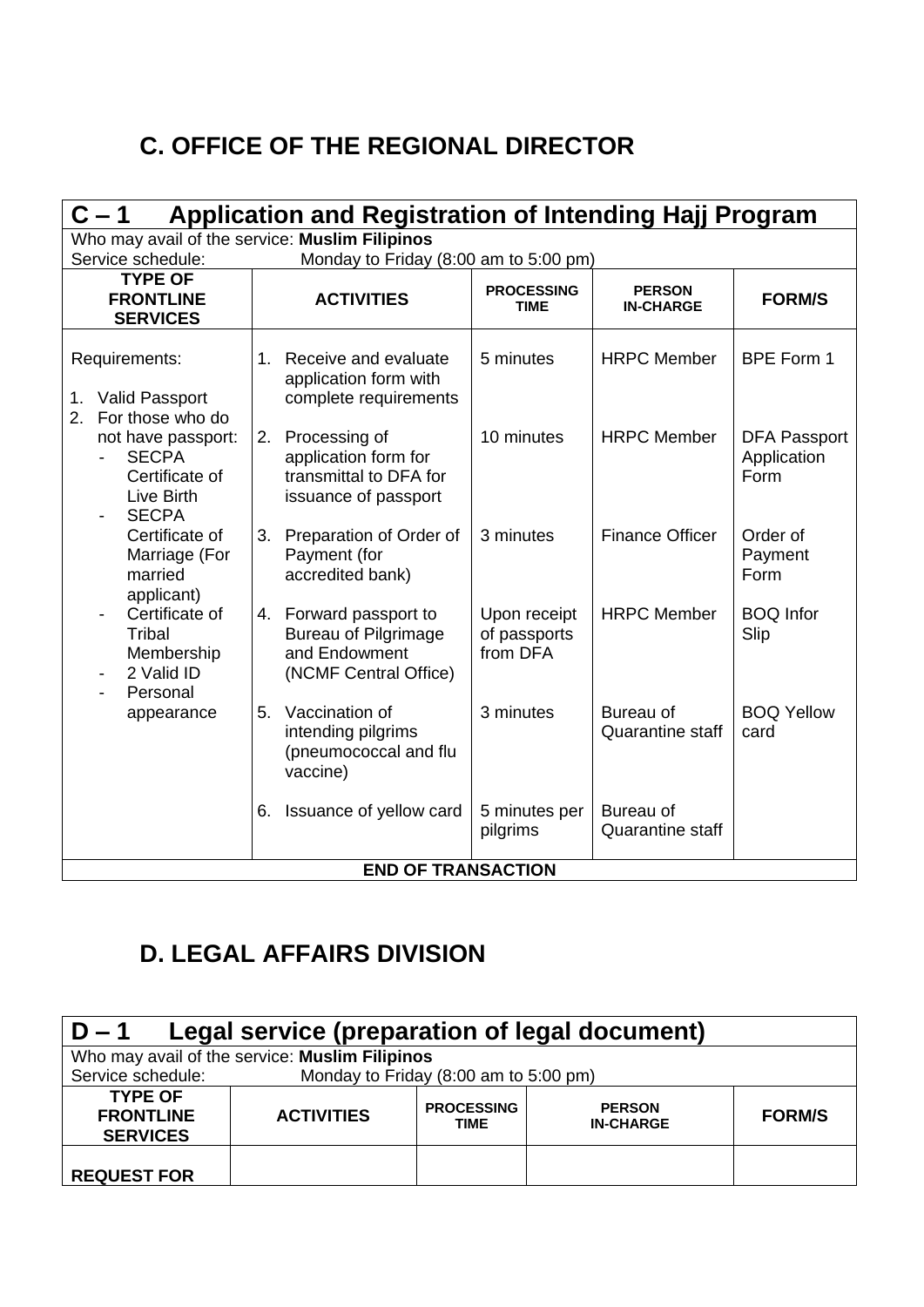| <b>LEGAL</b><br><b>DOCUMENT</b> (Affida<br>vits, etc)  | $1_{-}$ | Assessment/<br>Referral  | 3 minutes                 | Al-nasir H. Buttongah                                                | Request form |
|--------------------------------------------------------|---------|--------------------------|---------------------------|----------------------------------------------------------------------|--------------|
| Requirements:<br>1. At least 1                         | 2.      | Interview                | 3-5 minutes               | Atty. Mathniya S. Ali/<br>Atty. Yaser Apion                          |              |
| valid/govt<br>issued ID                                | 3.      | Encoding of<br>document  | $5 - 10$<br>minutes       | Al-nasir H. Buttongah<br>Atty. Mathniya S. Ali/<br>Atty. Yaser Apion |              |
| 2. Personal<br>appearance                              | 4.      | Subscription and         | 3 minutes                 | Atty. Mathniya S. Ali/                                               |              |
| Other<br>3.<br>documents<br>relative to the<br>request |         | administering of<br>oath |                           | Atty. Yaser Apion                                                    |              |
|                                                        |         |                          | <b>END OF TRANSACTION</b> |                                                                      |              |

| $D-2$<br>Legal service (consultation)          |                                       |                                  |                                             |               |  |  |
|------------------------------------------------|---------------------------------------|----------------------------------|---------------------------------------------|---------------|--|--|
|                                                |                                       |                                  |                                             |               |  |  |
| Who may avail of the service: Muslim Filipinos |                                       |                                  |                                             |               |  |  |
| Service schedule:                              | Monday to Friday (8:00 am to 5:00 pm) |                                  |                                             |               |  |  |
| <b>TYPE OF FRONTLINE</b><br><b>SERVICES</b>    | <b>ACTIVITIES</b>                     | <b>PROCESSING</b><br><b>TIME</b> | <b>PERSON</b><br><b>IN-CHARGE</b>           | <b>FORM/S</b> |  |  |
| <b>LEGAL</b>                                   |                                       |                                  |                                             |               |  |  |
| <b>CONSULTATION</b>                            | 1. Assessment/Initial<br>Interview    | 3 minutes                        | Al-nasir H. Buttongah                       |               |  |  |
| Requirements:                                  |                                       |                                  |                                             |               |  |  |
| At least 1<br>$1 \quad$                        | Interview and<br>2.<br>assessment of  | 30 minutes                       | Atty. Mathniya S. Ali/<br>Atty. Yaser Apion |               |  |  |
| valid/govt issued<br>ID                        | problem                               |                                  |                                             |               |  |  |
|                                                | Provide appropriate<br>3.             |                                  |                                             |               |  |  |
| 2 <sub>1</sub><br>Personal                     | legal advice                          | 1 hour                           | Atty. Mathniya S. Ali/                      |               |  |  |
| appearance                                     |                                       |                                  | Atty. Yase rApion                           |               |  |  |
|                                                | Prepare necessary<br>4.               |                                  |                                             |               |  |  |
| Other documents<br>$\mathcal{S}_{\mathcal{C}}$ | legal document (if                    |                                  |                                             |               |  |  |
| relative to the                                | necessary)                            | 1 hour                           | Atty. Mathniya S. Ali/                      |               |  |  |
| request                                        |                                       |                                  | Atty. Yaser Apion                           |               |  |  |
|                                                | <b>END OF TRANSACTION</b>             |                                  |                                             |               |  |  |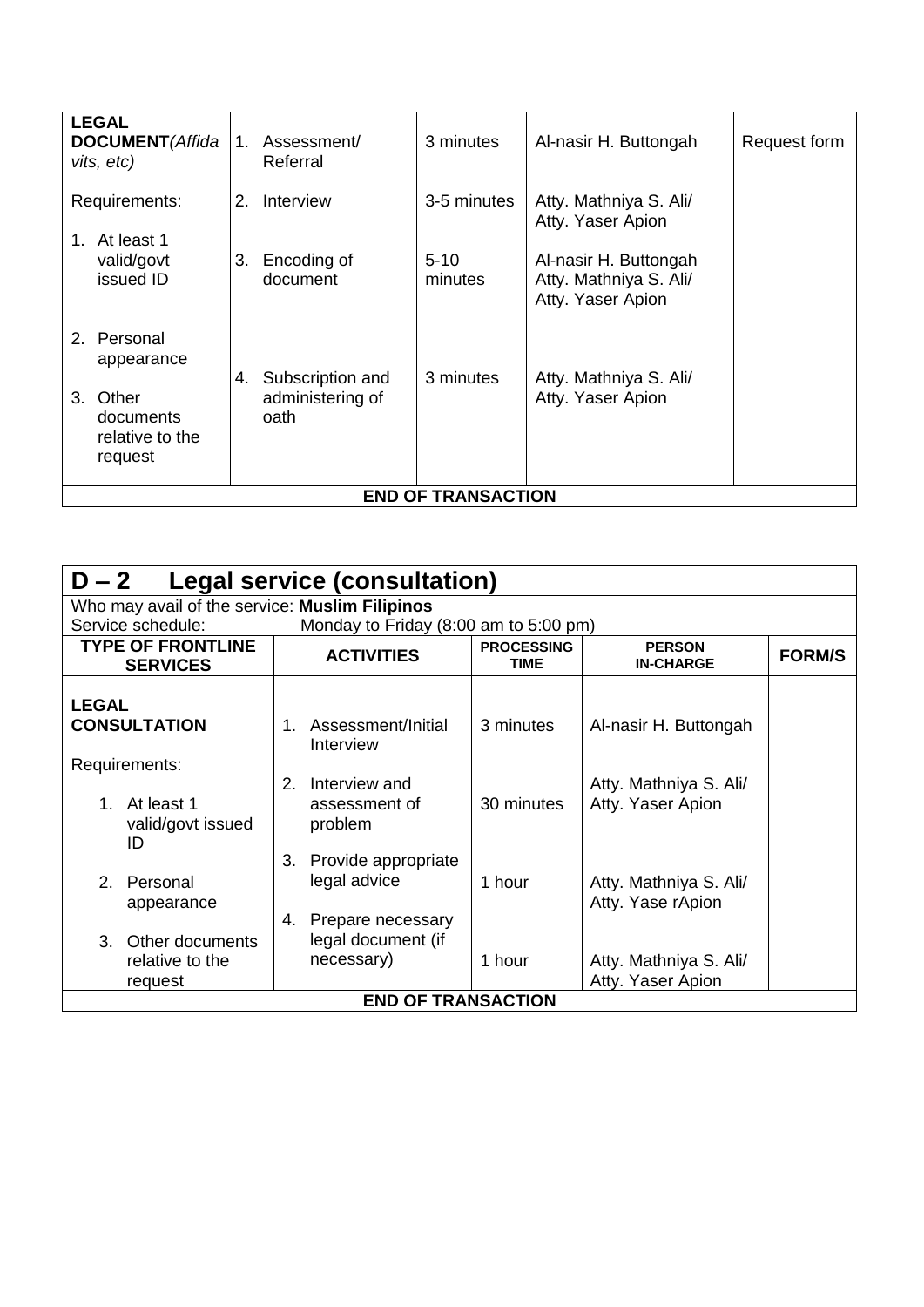## **E. TECHNICAL DIVISION**

#### **E - 1 TECHNICAL ADVICES ON HOW TO SEEK/CLAIM GOVERNMENTAL ASSISTANCE**

• **Requirements :** Written/Verbal Letter Request

• **Schedule of availability of service:** Mondays to Fridays – 8:00 am to 5:00 pm

Except for holidays (No Noon Break)

- **Who may avail of the service : Muslim Filipinos**
	-
- **How to avail of the service**

| <b>Step</b>    | <b>Applicant/Client</b>                                     | <b>Service Provider</b>                                                                                                     | <b>Duration of</b><br><b>Activity</b><br>(Under<br><b>Normal</b><br><b>Circumstan</b><br>ces) | Person-In-Charge                        | <b>Forms</b> |
|----------------|-------------------------------------------------------------|-----------------------------------------------------------------------------------------------------------------------------|-----------------------------------------------------------------------------------------------|-----------------------------------------|--------------|
|                | Submission of<br>letter request /<br>personal<br>appearance | SEDD Division /<br><b>PBCR Division staff</b><br>received letter<br>request                                                 | 1 minute                                                                                      | <b>SEDD/PBCRD Staff</b>                 | None         |
| $\overline{2}$ | Explain nature of<br>request                                | Review / Assess /<br>Evaluate                                                                                               | 15 minutes                                                                                    | <b>SEDD/PBCRD Staff</b>                 | None         |
| 3              | Wait                                                        | Preparation of<br>recommendation /<br>endorsement for<br>RD's comment /<br>approval of needed<br>action                     | 30 minutes                                                                                    | Babylyn Sali<br><b>Faisal Abdusalam</b> | None         |
| 4              | Wait                                                        | Final review and<br>assessment of<br>recommended action<br>made, if found in<br>order, sign / approve<br>the recommendation | 15 minutes                                                                                    | <b>Regional Director</b>                | None         |
| 5              | Receive file copy<br>of the documents                       | Recording and<br>forward action taken<br>to concerned<br>agencies                                                           | <b>ASAP</b>                                                                                   | <b>SEDD/PBCRD Staff</b>                 | None         |

### **F. Procedure in Filing Complaint**

- 
- **Schedule of availability of service:** Mondays to Fridays 8:00 am to 5:00 pm
- **Who may avail of the service : Muslim Filipinos**
- **How to avail of the service**
- **Requirements :** Written/Verbal Letter Request
	- except holidays (No Noon Break)
	-